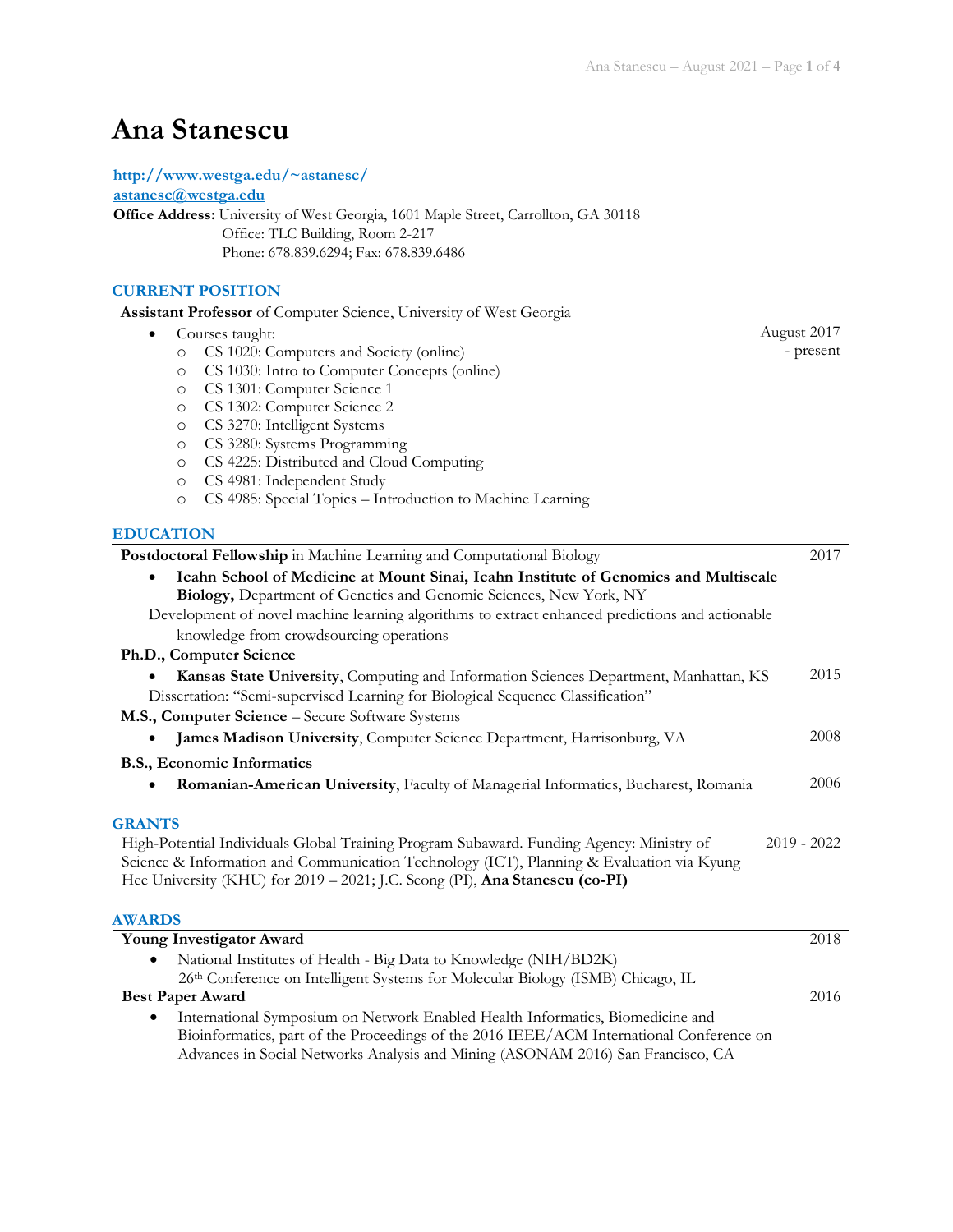#### **PUBLICATIONS**

## **Refereed Journal Articles**

|           | Youngho Lee, Yubin Lee, Jeong Seong, Ana Stanescu, Chul Sue Hwang - A Comparison of<br>Network Clustering Algorithms in Keyword Network Analysis: A Case Study with Geography<br><b>Conference Presentations.</b><br>In: International Journal of Geospatial and Environmental Research, Vol. 7, No. 1, Article 1                                                                                                                                                                       | 2020 |
|-----------|-----------------------------------------------------------------------------------------------------------------------------------------------------------------------------------------------------------------------------------------------------------------------------------------------------------------------------------------------------------------------------------------------------------------------------------------------------------------------------------------|------|
| $\bullet$ | Yubin Lee, Youngho Lee, Jeong Seong, Ana Stanescu, Taegun Hwang, Chul Sue Hwang - Analysis<br>of GIS Research Trends in US with AAG Conference Presentations from 2000-2019.<br>In: The Geographical Journal of Korea, Vol. 53, No. 4, pp. 495-508                                                                                                                                                                                                                                      | 2020 |
| $\bullet$ | Fourati S, Talla A, Mahmoudian M, Burkhart JG, Klen R, (10 authors), Ana Stanescu, Vogel R,<br>The Respiratory Viral DREAM Challenge Consortium, Pandey G, (6 authors), Mangravite LM,<br>Sieberts SK. - A crowdsourced analysis to identify ab initio molecular signatures predictive<br>of susceptibility to viral infection. In: Nature Communications (9:4418)                                                                                                                      | 2018 |
| $\bullet$ | Ana Stanescu and Doina Caragea - An empirical study of self-training and data balancing<br>techniques for splice site prediction In: International Journal of Bioinformatics Research and<br>Applications, Vol. 13, No. 1, pp. 40-61                                                                                                                                                                                                                                                    | 2017 |
| ٠         | Ana Stanescu, Karthik Tangirala, and Doina Caragea - Predicting Alternatively Spliced<br>Exons Using Semi-supervised Learning In: International Journal of Data Mining and<br>Bioinformatics; Volume 14, No. 1, pp. 1-21                                                                                                                                                                                                                                                                | 2016 |
| ٠         | Ana Stanescu and Doina Caragea - An empirical study of ensemble-based semi-<br>supervised learning approaches for imbalanced splice site datasets. In: BMC Systems Biology<br>2015; Volume 9, Supplement 5, S1                                                                                                                                                                                                                                                                          | 2015 |
|           | <b>Refereed Conference Papers</b>                                                                                                                                                                                                                                                                                                                                                                                                                                                       |      |
| $\bullet$ | Sanghoon Ji, Jeong Seong, Yubin Lee, Ana Stanescu, Chul Sue Hwang - Rush Hour Crashes<br>and Speeding Analysis with Traffic Big Data<br>In: Sustainable Development & The Future, US-Korea Conference (UKC 2020)                                                                                                                                                                                                                                                                        | 2020 |
| $\bullet$ | Steven Benzel and Ana Stanescu - Histogram methods for unsupervised clustering. In:<br>The Annual ACM Southeast Conference (ACMSE 2020) Tampa, FL [Acceptance rate: 45%]                                                                                                                                                                                                                                                                                                                | 2020 |
| $\bullet$ | Jonathan Corley, Ana Stanescu, Lewis Baumstark, Michael Orsega - Paper Or IDE? The<br>Impact of Exam Format on Student Performance in a CS1 Course. In: The 51st ACM<br>Technical Symposium on Computer Science Education Proceedings (ACM SIGCSE 2020), Portland, OR                                                                                                                                                                                                                   | 2020 |
| $\bullet$ | Ana Stanescu and Gaurav Pandey - Learning parsimonious ensembles for unbalanced<br>computational genomics problems. In: Pacific Symposium on Biocomputing (PSB 2017) Kohala<br>Coast, Big Island, HI                                                                                                                                                                                                                                                                                    | 2017 |
| ٠         | Ana Stanescu, Karthik Tangirala, and Doina Caragea - Study of transductive learning and<br>unsupervised feature construction methods for biological sequence classification. In:<br>Proceedings of the International Symposium on Network Enabled Health Informatics, Biomedicine and<br>Bioinformatics, part of the Proceedings of the 2016 IEEE/ACM International Conference on Advances in<br>Social Networks Analysis and Mining (ASONAM 2016) San Francisco, CA (Best Paper Award) | 2016 |
| $\bullet$ | Ana Stanescu and Doina Caragea - Transductive Learning Approaches for Predicting<br>Cassette Exons. In: Proceedings of the Conference on Computational Intelligence in Bioinformatics and<br>Computational Biology (IEEE CIBCB 2014), Niagara Falls, Canada [Regular Paper]                                                                                                                                                                                                             | 2015 |
| $\bullet$ | Ana Stanescu and Doina Caragea - Ensemble-based Semi-supervised Learning<br>Approaches for Imbalanced Splice Site Datasets. In: Proceedings of the 2014 International<br>Conference on Bioinformatics and Biomedicine (IEEE BIBM 2014), Belfast, United Kingdom                                                                                                                                                                                                                         | 2014 |
| $\bullet$ | Ana Stanescu and Doina Caragea - Semi-supervised Self-training Approaches for<br><b>Imbalanced Splice Site Datasets.</b> In: Proceedings of the $6th$ International Conference on Bioinformatics<br>and Computational Biology (BICoB 2014), Las Vegas, NV [Regular Paper]                                                                                                                                                                                                               | 2014 |
| ٠         | Ana Stanescu, Swapnil Nagar, Doina Caragea - A Hybrid Recommender System: User<br>Profiling from Keywords and Ratings. In: Proceedings of the 2013 IEEE/WIC/ACM<br>International Conference on Web Intelligence (IEEE WI)                                                                                                                                                                                                                                                               | 2013 |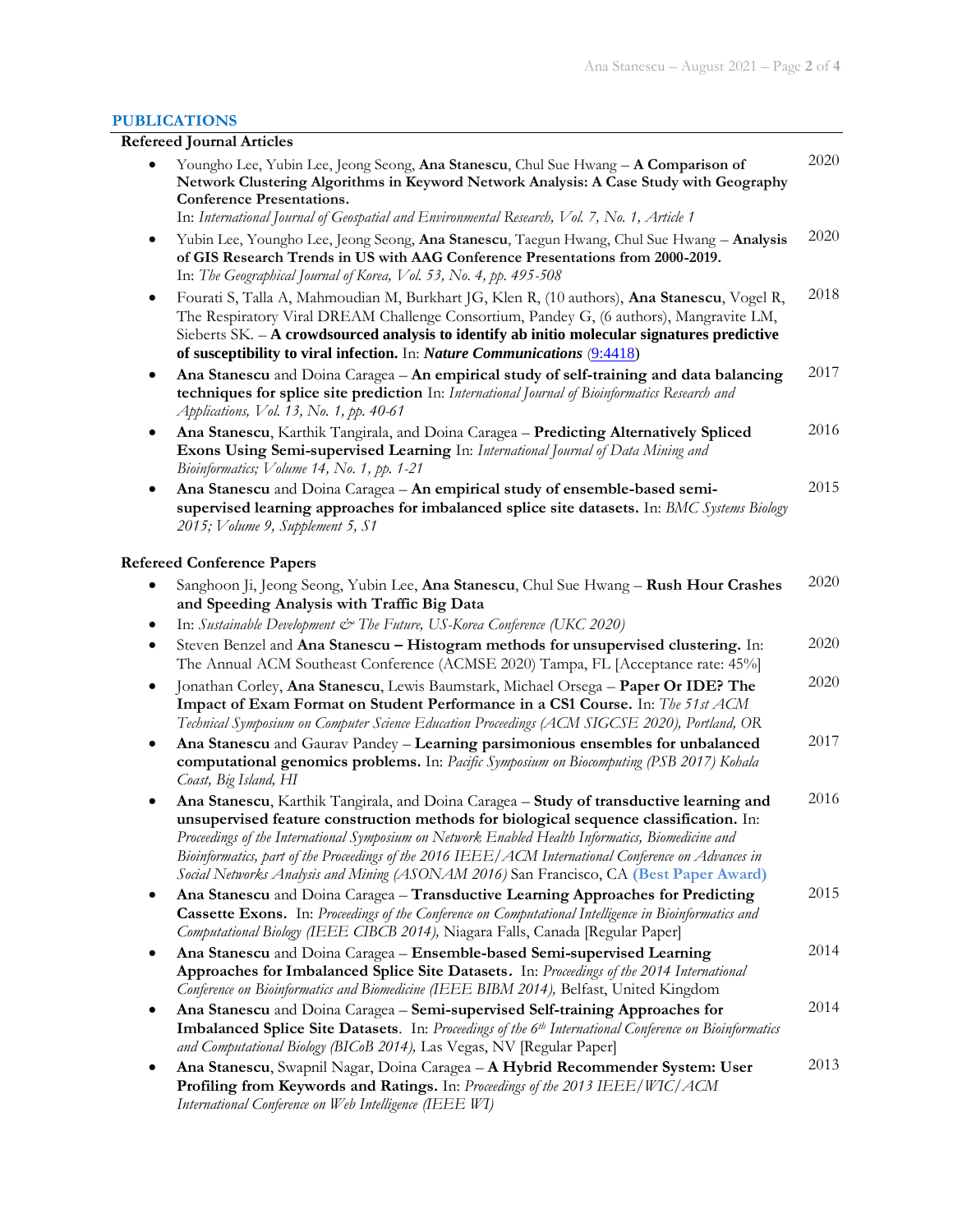| Srilaxmi Cheeti, Ana Stanescu, and Doina Caragea - Cross-Domain Sentiment<br>٠<br>Classification Using an Adapted Naïve Bayes Approach and Features Derived from<br>Syntax Trees. In: Proceeding of the 5 <sup>th</sup> International Conference on Knowledge Discovery and Information<br>Retrieval (KDIR 2013), Vilamoura, Portugal, [Acceptance rate 39%]                 | 2013 |  |
|------------------------------------------------------------------------------------------------------------------------------------------------------------------------------------------------------------------------------------------------------------------------------------------------------------------------------------------------------------------------------|------|--|
| Ana Stanescu and Doina Caragea - Semi-supervised Learning of Alternatively Spliced<br>٠<br>Exons Using Expectation Maximization Type Approaches.<br>In: Proceedings of the 3rd International Conference on Bioinformatics Models, Methods and                                                                                                                                | 2012 |  |
| Algorithms (BIOINFORMATICS2012), Vilamoura, Algarve, Portugal (SciTePress Digital Library)                                                                                                                                                                                                                                                                                   |      |  |
| <b>Talks and Posters</b>                                                                                                                                                                                                                                                                                                                                                     |      |  |
| Youngho Lee, Yubin Lee, Ana Stanescu, Jeong Seong - Summarizing the 2019 AAG<br><b>Conference Presentations Using Keyword Network Analysis.</b><br>In: The 74th Annual Meeting of the Southeastern Division of the American Association of<br>Geographers (SEDAAG 2019) Wilmington, NC                                                                                       | 2019 |  |
| Adel Abunawass, Ana Stanescu, Alexandra Young, and Edwin Rudolph - It Taketh a<br>$\bullet$<br>Village: Social Equity and Educational Access in Higher Ed. In: Conference on Meaningful<br>Living and Learning in a Digital World; February 4-6, 2019, Savannah, GA                                                                                                          | 2019 |  |
| Ana Stanescu and Gaurav Pandey - Integrating heterogeneous predictive models using<br>٠<br>Reinforcement Learning. In: 26 <sup>th</sup> Conference on Intelligent Systems for Molecular Biology (ISMB)-<br>Machine Learning in Computational and Systems Biology (MLCSB) track; July 6-11, 2018 Chicago, IL<br>[20-minute talk and poster presentation, acceptance rate 12%] | 2018 |  |
| Ana Stanescu, Mehmet Eren Ahsen, Robert Vogel, Gustavo Stolovitzky, Solveig K.<br>٠<br>Sieberts, and Gaurav Pandey - Crowdsourced ensembles for the DREAM Respiratory<br>Viral (RV) Challenge. In: RECOMB/ISCB Conference on Regulatory and Systems Genomics, with<br>DREAM Challenges (RECOMB/ISCB RSG 2017) November 19-22, 2017, New York, NY                             | 2017 |  |
| Ana Stanescu and Gaurav Pandey - Learning parsimonious ensembles for biomedical<br>٠<br>prediction problems and DREAM challenges. In: RECOMB/ISCB Conference on Regulatory<br>and Systems Genomics with DREAM Challenges and Cytoscape Workshop (RECOMB/ISCB 2016)                                                                                                           | 2016 |  |
| Ana Stanescu and Doina Caragea - Semi-supervised learning of alternatively spliced<br>٠<br>exons. In: Proceedings of the 2011 Regional ACM/MINK-WIC Conference, October 7-8, 2011,<br>Kansas City, MO (Best Poster Award)                                                                                                                                                    | 2011 |  |
| Ana Stanescu, Doina Caragea, and Susan J. Brown - Semi-supervised learning<br>approaches for biological sequences.<br>In: ACM/CRA-W Grad Cohort Workshop, April 1-2, 2011, Boston, MA                                                                                                                                                                                        | 2011 |  |
| <b>Other Refereed Articles</b>                                                                                                                                                                                                                                                                                                                                               |      |  |
| Jeong Chang Seong, Sanghoon Ji, Ana Stanescu, and Chul Sue Hwang - What will be<br>presented at the 2021 AAG Meeting? [article]<br>In: The American Association of Geographers Newsletter, April 2, 2021                                                                                                                                                                     | 2021 |  |
| Jeong Chang Seong, Chul Sue Hwang, Ana Stanescu, Yubin Lee, and Youngho Lee - What<br>$\bullet$<br>will be presented at the 2020 AAG Meeting? [DOI: 10.14433/2017.0068]<br>In: The American Association of Geographers Newsletter, February 25, 2020                                                                                                                         | 2020 |  |
| Ana Stanescu, Ramon A. Mata-Toledo, Pranshu Gupta - Machine Learning<br>$\bullet$<br>McGraw-Hill Education [Research Review in [AccessScience]                                                                                                                                                                                                                               | 2018 |  |
| Pranshu Gupta, Ana Stanescu, Ramon A. Mata-Toledo - Internet of Things<br>McGraw-Hill Education [Research Review in <b>AccessScience</b> ]                                                                                                                                                                                                                                   | 2018 |  |
| Ana Stanescu - XML (Extensible Markup Language) McGraw-Hill Education<br>Encyclopedia/Yearbook of Science & Technology [Research Review in AccessScience]                                                                                                                                                                                                                    | 2014 |  |